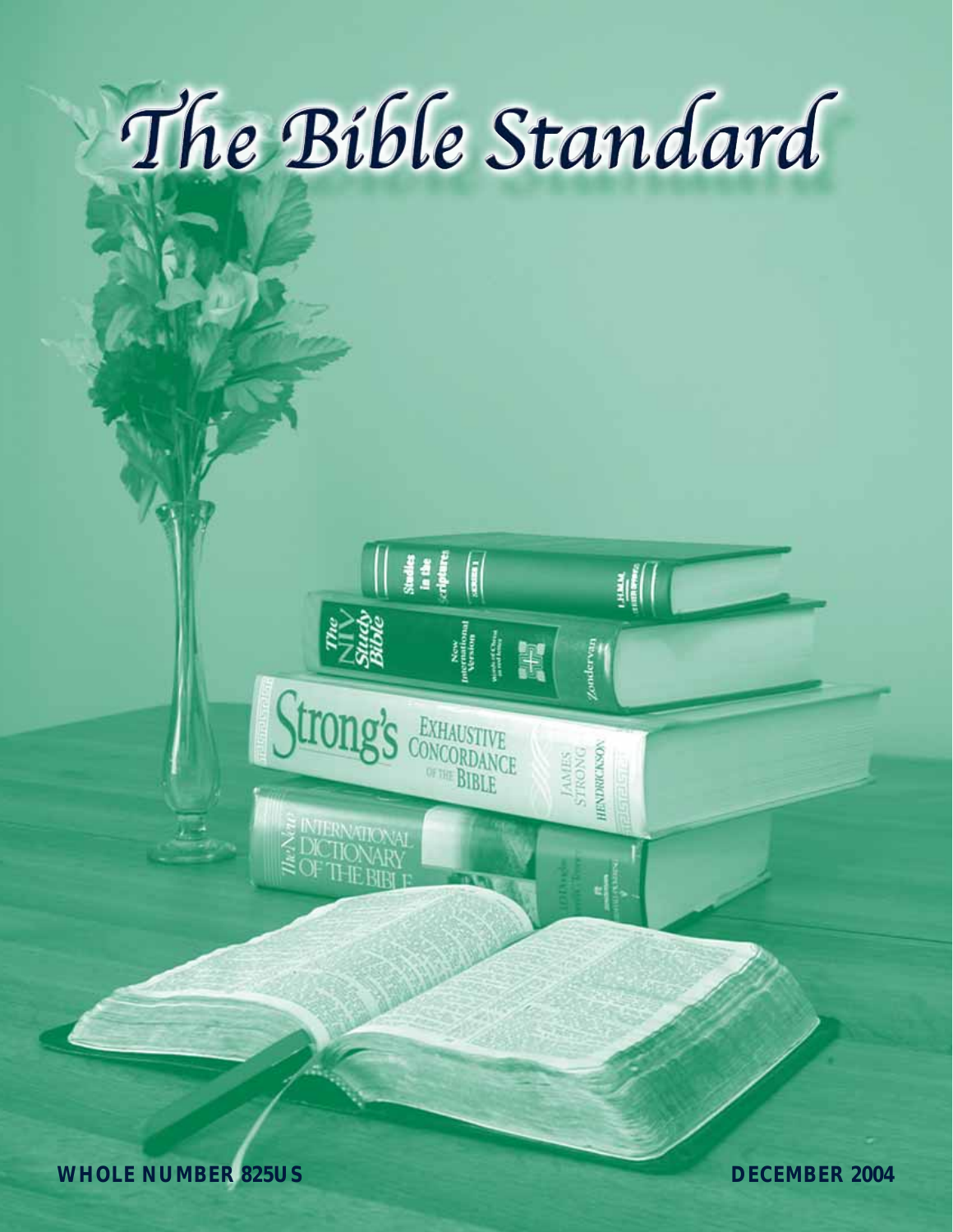# SATAN'S BINDING

*"He laid hold of the dragon, that old serpent, which is the Devil, and Satan, and bound him a thousand years, and cast him into the abyss, and shut him up, and sealed it over him, that he should deceive the nations no more, till the thousand years should be finished; and after that he must be loosed for a little season"* (Rev. 20: 2, 3).

THE UNSCRIPTURAL views we once held<br>respecting hell naturally led us into unscriptural views respecting Satan. When we held the thought that hell was a vast furnace of fire (we knew not where, "beyond the bounds of space and time"), we were deluded into believing that Satan was master of ceremonies in that far-off place, and chief over a host of fire-proof demons employed chiefly in causing indescribable pain and anguish to billions of the human family who passed into his control by Divine foreknowledge and intention, the number of new arrivals by death approximating 155,000 per day. But with Satan afar off and more than busy we could not think of him as giving any particular time and attention to the comparatively small number of humanity still living compared to the over one hundred billions who have already died.

Then when we get the Scriptural idea of hell, that *Sheol* and *Hades* are the names for the state of death and unconsciousness, into which all mankind, good and bad, go at death and from which both the just and the unjust are to be resurrected at the Second Coming of Christ, it throws a different light on the whole subject. As for the term *Gehenna* fire, symbolically used to represent the Second Death, which is the utter destruction of the incorrigible (not their preservation in torment), we find that rightly understood its flames are no more literal than those of the "fiery trials" (1 Pet. 4: 12),

which the Lord promised would come upon His faithful people to consume the wrong in their characters and, under Divine supervision, to prepare them for the Kingdom. Since we see that Satan and the fallen angels, his associates and servants, are not engaged in stoking a furnace, it prepares us to understand what the Scriptures have to say respecting them and their relationship to mankind and their future. We do well to remember that we have no personal knowledge on this subject but what we find revealed in the Scriptures.

Most distinctly do the Scriptures teach the personality of Satan and of his malicious and depraved character. Moreover, they show clearly that he is not another god who has existed from eternity, but a spirit creature subject to Jehovah. Since the Scriptural declaration is that "God's work is perfect" (Deut. 32: 4), it follows that He could not have created Satan in the condition in which he now is, an adversary to God and to righteousness. In harmony with this thought the Scriptures assure us that he was created an angel of a high order — a cherub that he was beautiful, high in authority, and possessed great wisdom, but that he allowed ambition and pride to enter into his heart and to seduce him from loyalty to his Creator. The time when his ambitious designs began to take shape undoubtedly was when he beheld our first parents in Eden and set about to entrap them as his subjects.

*Many Scripture references in this issue are to the New King James Version.*

| "Lift up a standard for the people" $-$ Isa. 62: 10<br>$\text{Contents} - \text{December } 2004$                                                                                                |                                                                                                                           |                                                                                                                                                 |  |  |
|-------------------------------------------------------------------------------------------------------------------------------------------------------------------------------------------------|---------------------------------------------------------------------------------------------------------------------------|-------------------------------------------------------------------------------------------------------------------------------------------------|--|--|
| Satan's Binding<br>178<br>Permitted by God to rule as a mighty god,<br>he will soon be bound<br>The Assembly at Armageddon<br>184<br>The gathering of the nations prepares for<br>Christ's rule | Bible Question Box<br>- 187<br>• Why did Jesus become human?<br>• Was He born on December 25?<br>• Hebrews 13: 8 examined | Servants of God and Man<br>189<br>Adoniram Judson: missionary to Burma<br>Features<br>Publications<br>-191<br>back page<br><b>Announcements</b> |  |  |

The Bible Standard is published monthly by the Laymen's Home Missionary Movement, Ralph M. Herzig, General Editor. Published regularly since December 1951. **Mailing Address:** The Bible Standard, 1156 St. Matthew's Road, Chester Springs, Pennsylvania 19425-2700, U.S.A. Postage paid at the post office in Chester Springs, Pennsylvania 19425-2700. **Web Site:** *www.biblestandard.com* **Rates:** single issue — \$2.00; by subscription (12 issues annually) — \$12.00.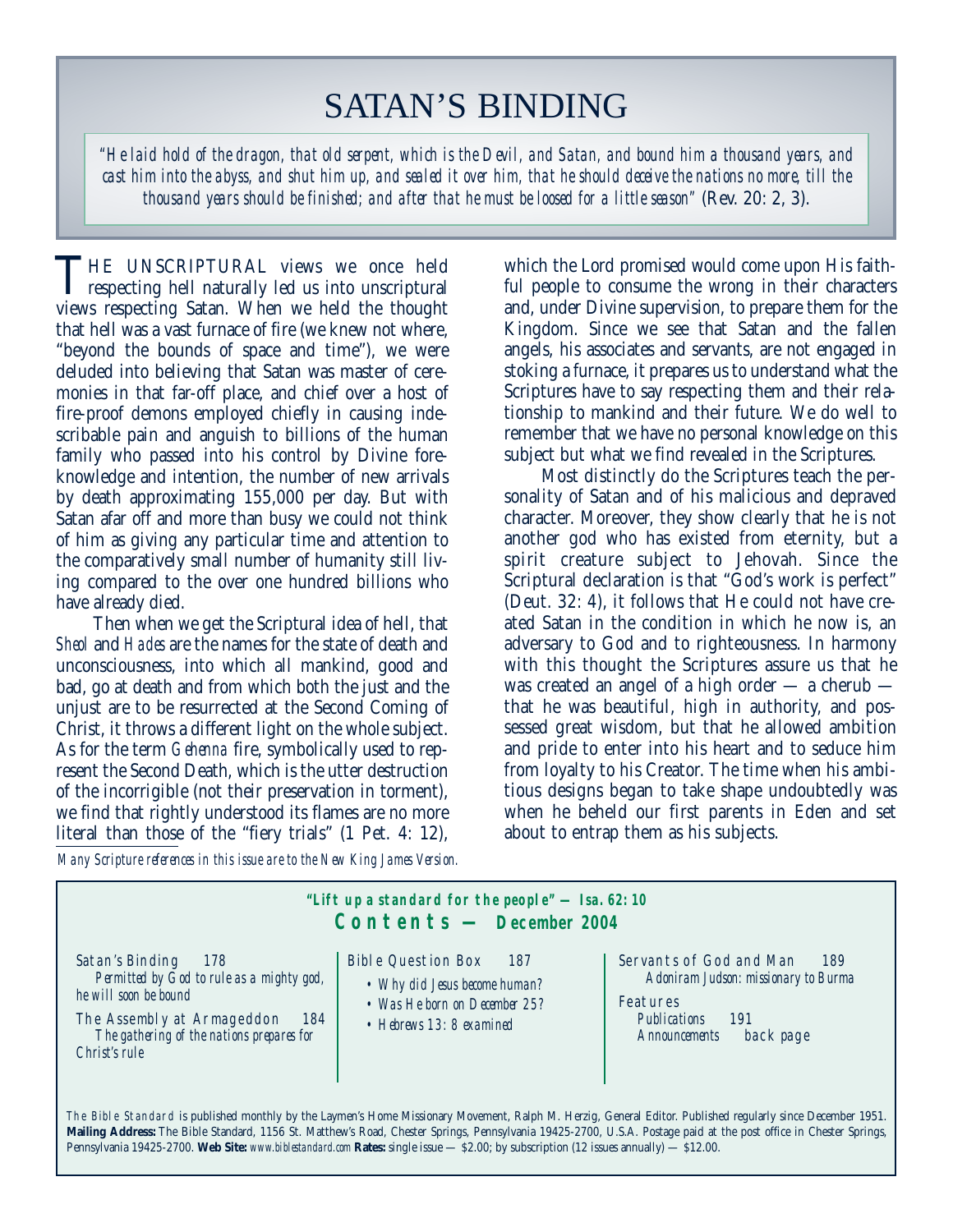He is represented as saying in his heart, "I will ascend above the stars [be higher than the other angels, as their captain and leader] . . . I will be like the Most High [similar to the Most High God in the sense of being an independent ruler not subject to him]" (Isa. 14: 12-14; Ezek. 28: 16).

When Satan beheld our first parents possessed of the quality of procreation — the power of developing a race like themselves — he discerned that this was something that neither he nor the angels of the spirit plane possessed, and that by capturing the hearts of the first human pair he could become the ruler of the human world. The success of his deception need not be told. The disobedience of our first parents and the fulfillment upon them of the Divine sentence, "You shall surely die," has involved a race whose numbers approximate probably 150 billion, a groaning creation, living and dead, suffering under the sentence of death through its effects upon their minds, their morals, and their physical systems. Therefore, our Lord Jesus declares of Satan: "He was a murderer from the beginning, and abode not in the Truth" (John 8: 44). He lied to our first parents and through that deception he brought them under the Divine death sentence, so Satan became the murderer of the entire race.

It is not necessary for us to determine that Satan's original lie was of full determination to misrepresent. He told our first parents that he would be their real friend and guide them to greater knowledge — that God, their Creator, was selfish and that the prohibition of the fruit of the tree of knowledge of good and evil was a deliberate attempt on God's part to keep them from useful and profitable knowledge because He did not want them to approximate His own wisdom. The human mind often gets out of accord with the Lord and deceives itself, so Satan's mind, poisoned by pride and ambition, may have reached the false conclusion that God was really working against the best interests of our first parents and their race. It matters not which view we take, for in either case Satan was a liar and deceiver and was thereby our murderer, as our Lord pointed out.

### **SATAN BUILDS A DOOMED EMPIRE**

Satan risked everything by pursuing the course that he took, for he not only became the Adversary of God, but he became separated from all who were loyal to the Creator. His entire time and energy became devoted to building up of the human empire he had designed. He had no authority from God to rule mankind, but by involving humanity in sin, and thus alienating them from their Creator, he was able to more and more gain control. No sentence of death was passed upon him, nor

*When Satan beheld our first parents possessed of the quality of procreation — the power of developing a race like themselves — he discerned that this was something that neither he nor the angels of the spirit plane possessed, and that by capturing the hearts of the first human pair he could become the ruler of the human world.*

any impairment of his personal powers and vitality. Mankind, however, has, under the death sentence rapidly lost the mental, moral, and physical qualities necessary to cope with the Adversary.

During the 1,656 years from Adam's creation to the Flood's end, a certain amount of fellowship was permitted between humanity and the angels. God permitted this to teach a great lesson and to test the loyalty of the angels — the lesson being that sin is very contaminating. The fellowship between angels and men, instead of uplifting mankind had the opposite effect it brought him downward, eventuating in sin. The influence of evil took hold upon many of the angels, whom the Scriptures say that they left their own habitation — that is, they were permitted to materialize in human form and have an unauthorized association with mankind. Some through lustful temptation wrongly used the human plane, thus sinning and transgressing the Divine arrangement of their angelic nature.

### **THE GENESIS ACCOUNT**

The Genesis account briefly tells us that these angelic sons of God, beholding the fair daughters of men, were filled with unholy desire and took them for wives with the result that a new race began to spring up in the world — "giants," "men of renown." The lesson was taught and the angels having been tested as to their loyalty to God, that Age ended with the Flood of Noah's day, wiping out that hybrid race and the entire human race except Noah and his family. Of Noah we read that he "was perfect in his generation" (Gen. 6: 9). He and his family were of pure Adamic stock, not contaminated with sinful angelic infusion. At that time, according to St. Peter (2 Pet. 2: 4), and St. Jude (6), God placed a ban upon the disloyal angels, confining them to *Tartarus*, the atmosphere of this earth,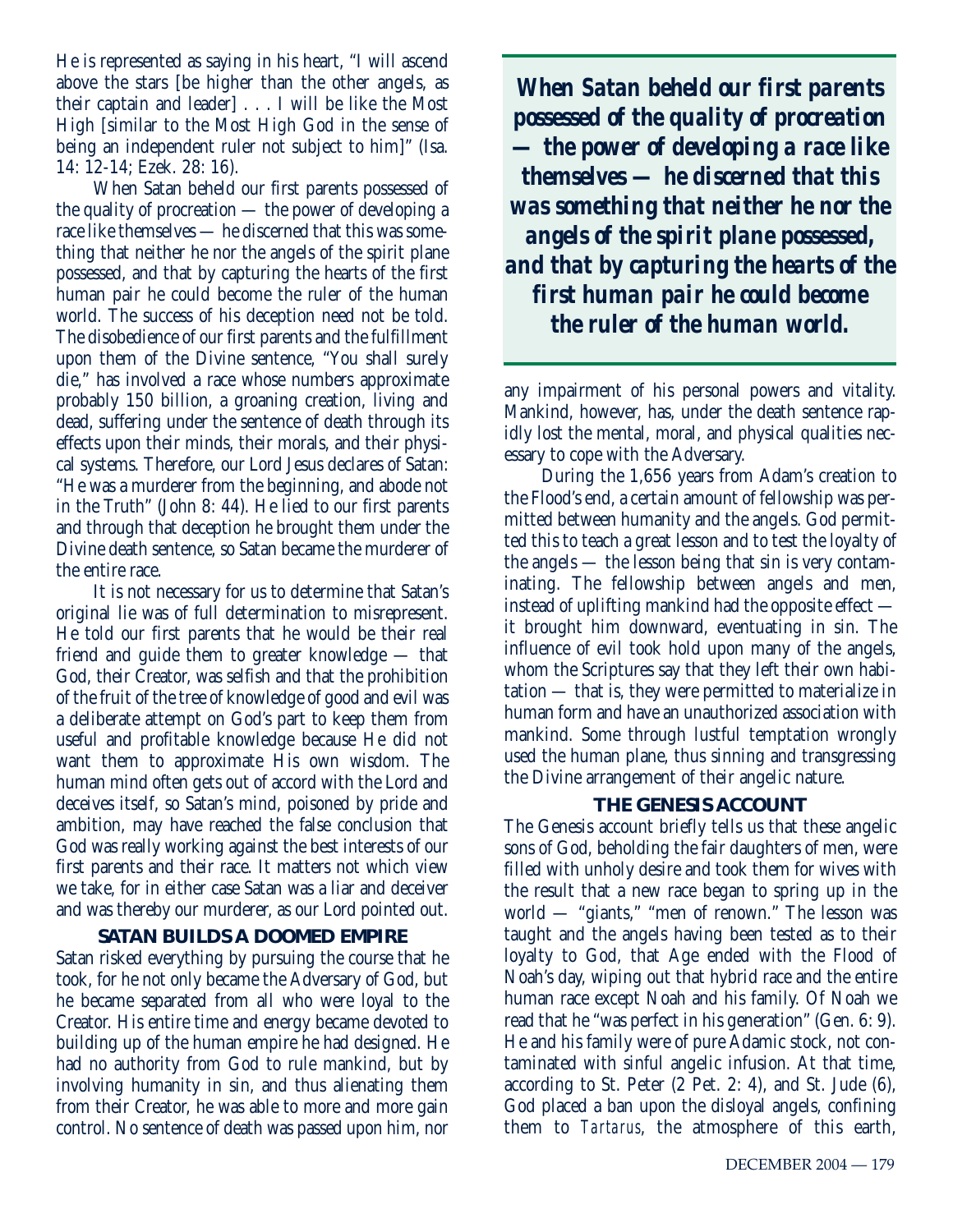mistranslated hell in our common version. The Divine sentence against these disobedient angels was not a death sentence but that they should "be confined in chains of darkness until the judgment of the great Day." The Apostle indicates that in due time God would judge those angels — that time being associated with the inauguration of the Millennial Day, the seventh thousand-year epoch of man's history. Meantime, these fallen angels, called in the Scriptures demons (mistranslated devils), having been isolated from fellowship with God and the holy angels and hindered from materializing and thus having no fellowship with mankind as previously, have undoubtedly had an unhappy time for more than 4,000 years. Satan is spoken of as their prince or leader, though nowhere are they mentioned as being of as high rank as him, nor as responsible as is he.

### **MANY FALLEN ANGELS REPENTANT**

Perhaps some of these fallen angels have a penitent mind, are sorry for their sins, and are no longer striving against the Divine regulations. Hence they surely have special opposition from Satan and his supporters. The Apostle distinctly shows us that the death and resurrection of our Lord Jesus became a great sermon to these fallen angels, instructing them respecting the love and compassion of God for His human creatures and of His Power even to raise the dead and His willingness to reward our Lord Jesus with high exaltation — because of obedience. This lesson respecting the true Divine character became to some of these fallen angels a lesson of hope, and gave them room to anticipate that if they would turn from sin and display their loyalty to God, He might in their judgment day grant the blessing of forgiveness. The Apostle Peter speaks of these in his Epistle, saying that Christ preached to the spirits in prison who once were disobedient in the days of Noah, while the ark was preparing (1 Pet. 3: 19, 20). The sermon was not one of audible words but a pantomime discourse, as we sometimes say, "Actions speak louder than words." Our Lord's death as a sacrifice and His resurrection by Divine Power on the third day, provided a great lesson, a great sermon for those who had little hope for deliverance.

Without knowing the proportions of those favorably inclined, we know that many legions of these fallen angels, under the leadership of Satan, are the direct enemies of the human race — tempting, misleading, deceiving, and putting light for darkness and darkness for light. These rebellious ones seemingly enter fully into Satan's spirit and work as his associates. In the past these, not being permitted to materialize, have sought

fellowship with mankind and have preyed upon humanity. Realizing that they would be dreaded if their real character was recognized, they have impersonated the human dead, thus helping to further corroborate Satan's original falsehood, "You shall not surely die."

By various delusions humanity has been taught that when we die, it is only an appearance, but that we really become more alive than ever. This view was successfully spread among the heathen nations, but to the Israelites God gave special instructions — that the dead were dead and that they must not be worshiped or prayed to. The Israelites were commanded not to allow a witch or wizard or necromancer to live in their midst. They were told that the hope for their dead to come to life again was in the resurrection, which the promised Messiah would accomplish. They were told that "the dead know not anything," that their sons come to honor and they know it not, they come to dishonor and they perceive it not of them (Eccl. 9: 5; Job 14: 21). They were told to do with their might what their hands found to do, because there is neither "work, nor device, nor knowledge, nor wisdom, in Sheol," the grave, the state of death, *Hades* (Eccl. 9: 10).

Notwithstanding the protection of the Lord's Word, the fallen angels succeeded in gaining considerable influence over the Israelites, so that in our Lord's time that form of insanity which results from obsession, from these evil spirits getting possession of the mind, the brain, was common. Many of our Lord's miracles and those of His disciples consisted in the casting out of such demons — in one instance a legion possessing one poor man and making him crazy.

The teachings of our Lord and the Apostles in the New Testament respecting the dead are in full harmony with those of the Jewish Age in the Old Testament. Our Lord tells us that at His Second Coming "all that are in their graves shall hear His voice and shall come forth." The approved of God will come forth perfect by a resurrection to life, but the disapproved will come forth imperfect, that they may have a resurrection by judgments, chastening, and stripes for assisting them up to full perfection, if they will. There is no suggestion here that the dead are alive, but that they are in their graves, that they are dead. When our Lord awakened Lazarus, He first told the sisters that in Him was the resurrection and life, and that He did not call Lazarus from heaven or from purgatory, but merely from the tomb (John 11: 41-45).

It was our Lord Himself who declared that no man had ascended into heaven (John 3: 13). The Apostle Peter, when pointing out our Lord's resurrection and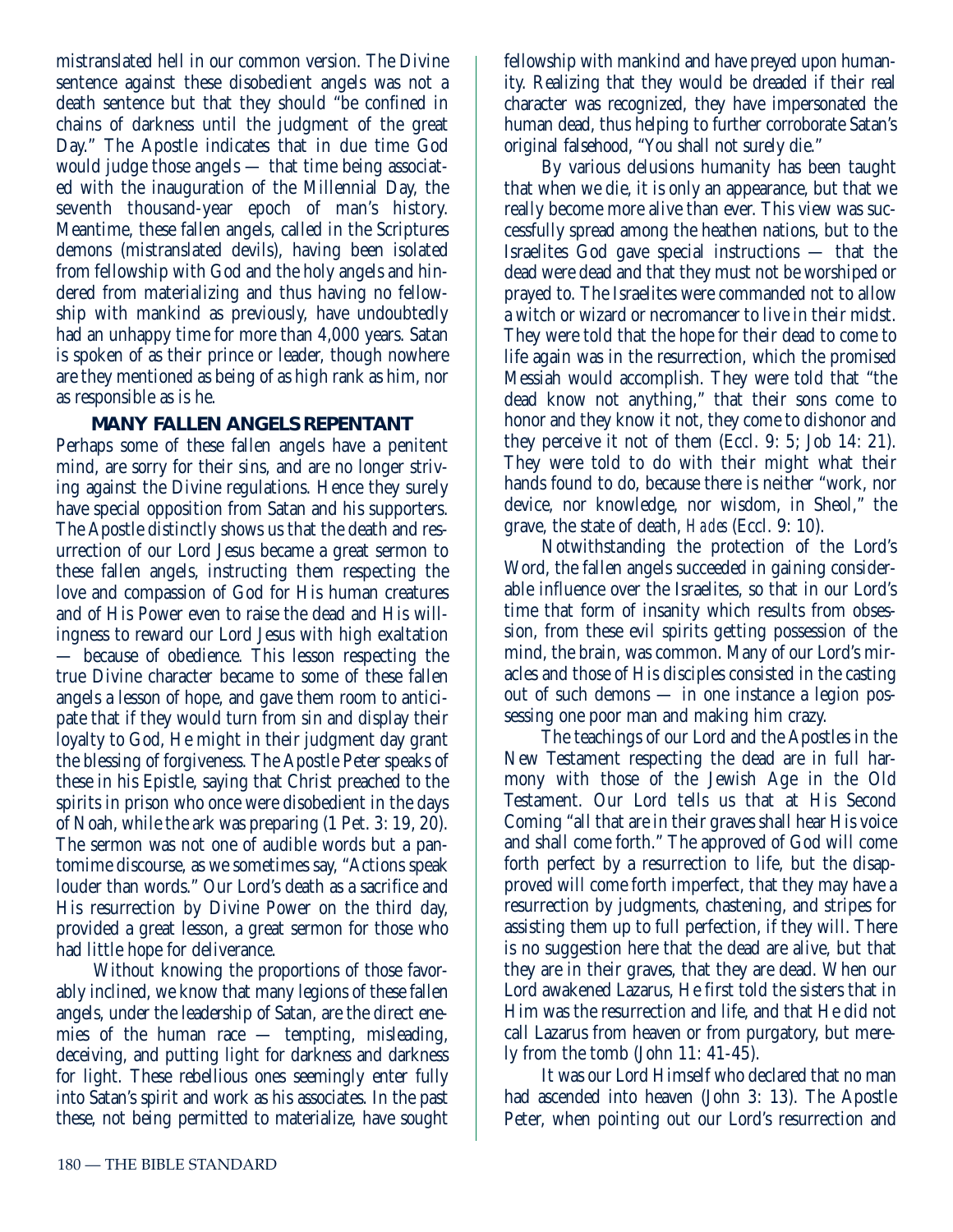how it had been foretold by the Prophet David said: "Thou wilt not leave My soul in hell [*Sheol, Hades,* the grave]." He mentioned that "David is not ascended to the heavens" but was still in his sepulcher (Acts 2: 34). The Apostle Paul said that if there be no resurrection of the dead all mankind are perished, even those who have fallen asleep in Christ (1 Cor. 15: 17, 18). The united voice of the Scriptures is in harmony with the facts, that God's sentence upon our race was a death sentence which has affected all, and that the hope for everyone is as a result of our dear Redeemer's sacrifice that there shall be a general resurrection both of the just and of the unjust. A resurrection of the dead implies that they are dead, and not alive (Acts 24: 15). Satan and the demons have worked against this truth of the Scriptures, deceiving mankind and as a result fostering the doctrines of purgatory and of masses for the dead, thereby leading many to blaspheme God's holy name by believing that the dead are in torment somewhere and thus blinding the minds and hearts of the vast majority, even in civilized lands. Even those of civilized lands fear God because of these misrepresentations and therefore cannot fully love and appreciate Him. The deceitful work of Satan and his demon hosts has progressed, creating many dreadful conditions. They promote all kinds of sin and probably many of the criminally insane are possessed by demons.

### **A REIGN OF SIN AND DEATH**

As we observe the numerous erroneous beliefs and the degraded moral fiber of society, not only in what we refer to as heathen nations, but in what we have called "Christian nations," we recognize what an influence Satan has exercised and how weak man has been in his hands. It is only in proportion as the Word and spirit of God have given enlightenment and strength that a measure of freedom from the Adversary's toils has been gained. The Apostle reminds us of our Adversary's cunning: "We are not ignorant of his devices" and of his cunningly devised fables (2 Cor. 2: 11). He declares Satan to be the god or ruler of this world by virtue of the deception which he has accomplished in the blinding of the minds of men as respects the light of truth. He assures us that as Christians we are not merely contending with flesh and blood, with human beings, but that beyond these adversaries of the true Church are the wisdom and cunning of the Adversary himself and his many agents. He says we wrestle not only with flesh and blood, but with wicked spirits in high positions (Eph. 6: 12; 2 Cor. 4: 4).

*Our Lord, referring to His Second Coming, the gathering of the Church, and the breaking up of present institutions in the end of this Age, says that if the householder (Satan) knew in what hour the thief would come he would be on the alert and take means to prevent the despoiling of his household and goods.*

Ever since the Lord began to lift the veil of ignorance and to grant enlightenment, bringing forth the invention of printing and then the various modes of transportation and communication, our Adversary has been busier than ever. As the Prince of Darkness, all of his work of deception upon the human family is favored by ignorance, darkness, and benighted conditions — so everything that has tended to lift the pall of the Dark Ages has tended to liberate mankind from the snares of Satan's ignorance, superstition, and deception. In one of His parables our Lord represents Satan as the householder of the present time and the whole world as his household, or dominion, over which he has control. This picture is similar to the Apostle's description of Satan as the prince, and the god or ruler of this world. Our Lord, referring to His Second Coming, the gathering of the Church, and the breaking up of present institutions in the end of this Age, says that if the householder (Satan) knew in what hour the thief would come he would be on the alert and take means to prevent the despoiling of his household and goods. Hence many things connected with the Second Coming of our Lord have been kept secret until the due time of their fulfillment.

#### **CHRIST EVICTS SATAN**

Our Lord shows that His first work has been to bind the strong man (Satan), and then He will spoil his goods overthrow his arrangements and institutions that are in so many respects deceptive. In this overturning, our Lord as the new King may bring to all the slaves of sin and darkness the light and the blessings so long foretold in the Word of God and hoped and prayed for by all the saints — "Your Kingdom come. Your will be done on earth as it is in heaven" (Matt. 6: 10). We believe that we are living in that time in which the Prince of Light has already begun the work of binding the prince of darkness, and we must not expect that Satan will meekly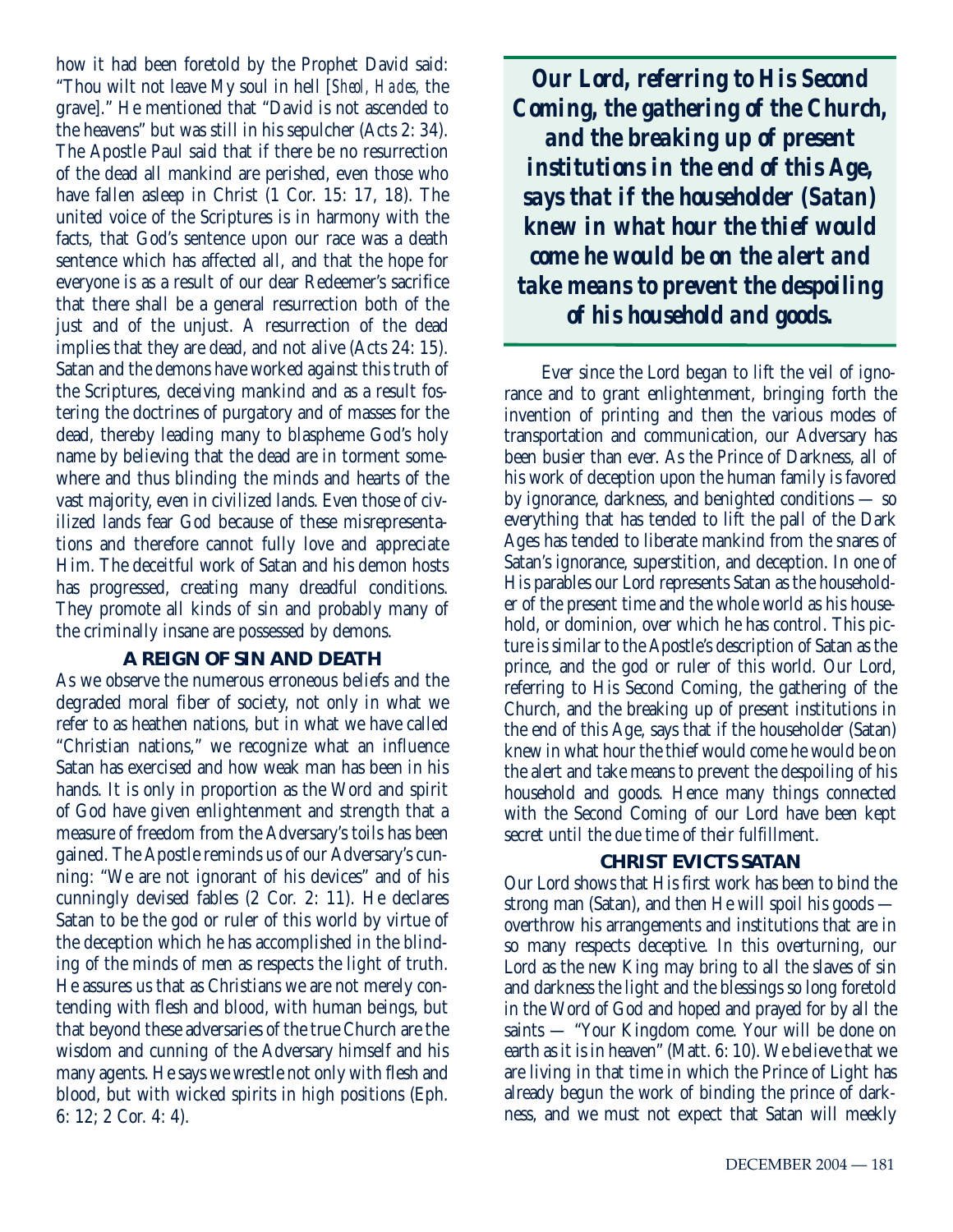submit. Though this name Satan applies to our personal adversary, the devil, it covers in a general sense all the influences for evil and unrighteousness in the world. Hence when we read of the binding of Satan, that old serpent, we should have in mind all the evil influences, all the sinful tendencies, all the injustices and untruths whereby mankind have been enslaved for centuries.

## **LIGHT BINDS AS A CHAIN**

Whenever the light of Truth is set forth it will bind the darkness in similar proportion. Hence we might say that to some extent this loosing of the light and binding of the darkness has been in process for a few centuries, but only in our day is the matter nearing a climax. The whole world is waking up to some of the evils which have oppressed it. A wave of opposition to all injustice is also spreading, favoring the interests of all the people as opposed to the few disposed to exploit the many for their personal advantage. The Jubilee Trumpet is heard and the masses are awakening and grasping for their human rights and liberties. We do not think that all that is said and done in favor of the people and against wealthy magnates, aristocrats, and bureaucrats is true and good. Nor do we mean to dispute that many liberties are sought and desired to be grasped for which many people are not yet prepared. But we call attention to these things to show that the power of darkness is losing its hold — its shackles are breaking from human minds.

These things are responsible for bringing on what the Scriptures describe as a "Time of Trouble" such as never was since there was a nation (Dan. 12: 1). The strong man, the adversary, and his numerous allies entrenched in power and privilege will hold on until the bitter end and this will mean much suffering to all concerned. How thankful that we can see beyond this Time of Trouble to what the Scriptures outline as the Reign of righteousness, peace, and love — the blessing of all the families of the earth. Not only might we expect that the adversary and his various agents would be exceedingly active in this present time, but the Scriptures particularly admonish us that this will be the case. The Lord could crush the Adversary immediately but will permit his activity for a special purpose, partly for the testing of His people and partly for lessons of discipline for the world in general. The Apostle, speaking of the present time, says: "God will send them strong delusions, that they may believe a lie; that they all might be condemned who believed not the truth, but had pleasure in unrighteousness [untruth]" (2 Thes. 2: 11). As we near the climax of the present Time of Trouble we realize that no one is secure from the adversary's power except as they are on the Lord's side, consecrated to Him, and under His promised protection. His protection will largely be through the impartation of knowledge, light, which will guard from the darkness. Therefore, those who know that the

# *SOME DAY*

Some day all doubt and mystery Will be made clear: The threatening clouds that now we see Will disappear. Some day what seems a punishment, Or loss or pain, Will prove to be God's blessing, sent For very gain. Some day our weary feet will rest In sweet content;

And we shall know that we were blest By what was sent. And, looking back with clearer eyes O'er life's short span, We'll see with wondering, glad surprise, God's perfect plan. And, knowing that the way we went Was God's own way, We'll recognize His wise intent, Some day, some day.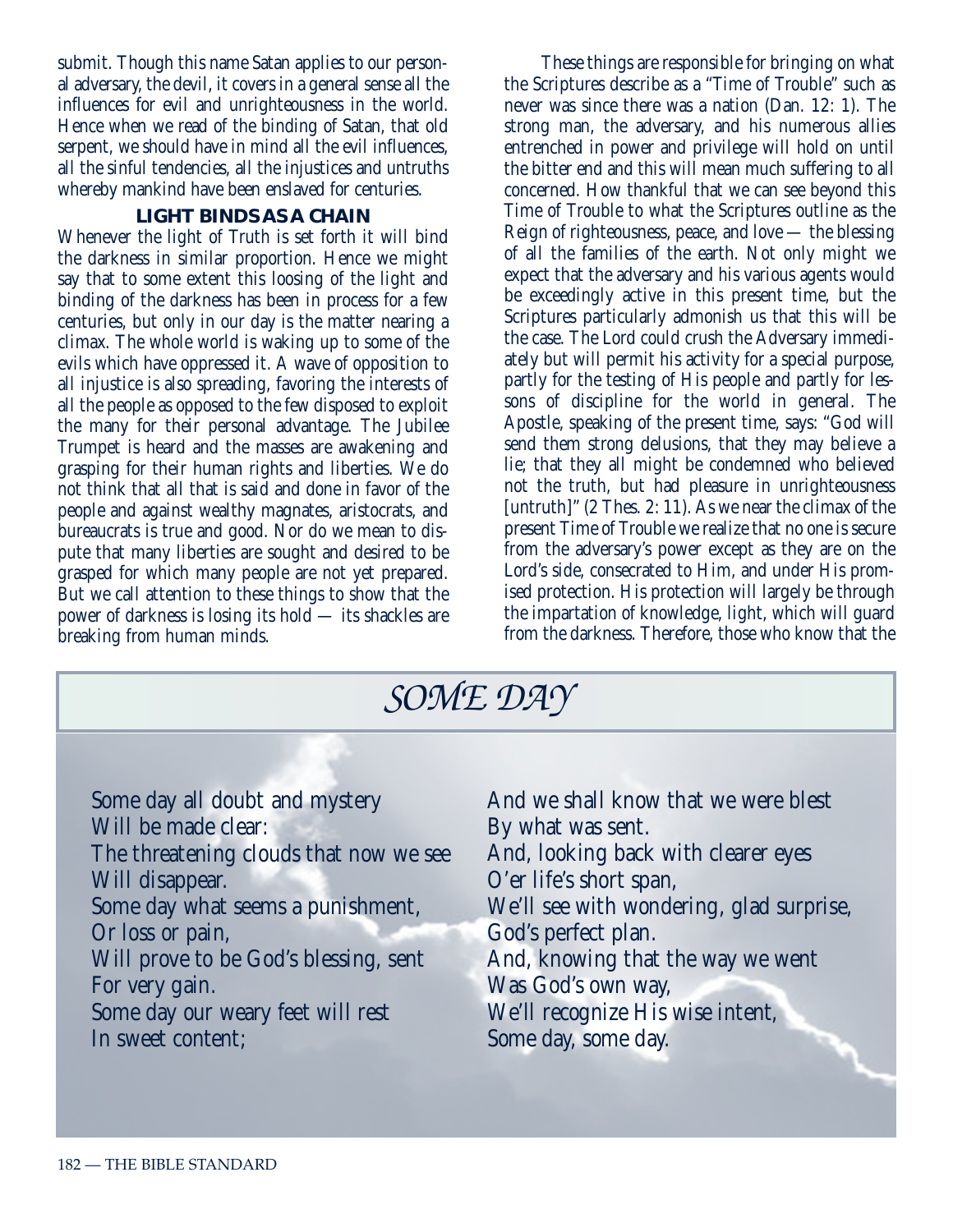dead are dead and will remain dead until the resurrection, and who know that those who represent the dead through spirit mediums are demons — these are specially protected by their knowledge from many of the deceptions which are ensnaring thousands. The Scriptures imply that in some manner in this present time the Lord will permit the fallen angels to find a way to avoid their prohibition to materialize. Materializations by these demons could occur, and they would be a harmful influence. It is consoling to know that the Lord guarantees that in the end of the struggle Satan will be fully bound, shut up, sealed, that he can deceive the nations no more for a thousand years.

The blessedness of the Millennial Day, so graphically portrayed through the prophecies and the New Testament, could not be imagined except as we grasp the thought that Satan, the deceiver, will be restrained and not be permitted to deceive humanity further. Instead, the glorious light of the Millennial Day, the Sun of Righteousness, Christ and His elect Church in glory, will shine forth for the scattering of all darkness and superstition, and the light of Divine Truth will illuminate the whole world and cause the knowledge of the Lord to fill the earth as the waters cover the sea (Isa. 11: 9). How blessed! How glorious! Those who were called and have now been installed to this High Calling of joint-heirship with Christ have rightly valued the things of darkness and of light and are now in their exalted position as Divine beings with their influence on the Lord's side, the side of the Truth! And may not those of us who did not qualify for the Little Flock also be used of the Lord in the shining forth of the light which will further bind the Adversary and restrain evil? Therefore to whichever class of God's people we belong, let us, as the Apostle suggests, lay aside every weight to the attainment of that goal. The Scriptures indicate that at the close of the Millennial Age the Lord will permit Satan to have a brief period of liberty for the purpose of testing those who will have received knowledge and been uplifted to perfection throughout the Millennial Age, to the intent that none of the human family or others shall go beyond that time or have eternal life except they shall be in heart obedient to the Lord and His righteous requirements.

The verses following our text tell not only of the First Resurrection of the Church and of their reign with Christ for the thousand years, but also how the world during the thousand years may come up to perfection of life and live in the true sense of the word at the close of the Millennium. Then will come the testing time already referred to, and such as will be found disloyal to the Lord will be counted as the messengers and co-laborers with Satan and with him will be destroyed in the lake of fire, which is the Second Death, utter destruction.

\* \* \*

# **of interest . . .**

**The city of Chicago** will utilize 2,000 remote-control surveillance cameras in an effort to reduce crime. With motion-sensing software and connection to emergency operations, suspicious behavior could be watched as it happens day or night — they include nightvision capability.

The system size is nearly limitless. Already 1,000 cameras are at O'Hare International Airport, and others on transit lines, in parks, and schools. The courts and the American Civil Liberties Union have not objected to cameras in public places, saying privacy on city streets is not expected.

Mayor Daley said, "They are the next best thing to having police officers stationed at every potential trouble spot."

— *yahoo.com/news*

**Dr. Karl Swann**, of the University of Wales College of Medicine, has reported the creation of "ethical" embryos he hopes will be useful in stem cell research. The eggs began dividing after injection of an enzyme produced by sperm; this "spark of life" tricked the egg into thinking it had been fertilized. After a certain point the eggs will not develop — they have only the mother's chromosomes.

Stem cells from the embryos can turn into different kinds of tissue and scientists believe that with the right chemical cues they could produce replacement tissue for patients suffering degenerative brain illnesses such as Parkinson's disease, as well as heart damage.

Josephine Quintavalle, of *Comment on Reproductive Ethics,* a London-based pro-life lobby group, said: "I'd be happier if it was beyond all reasonable doubt that it could not become a human life."

*— thescotsman.com*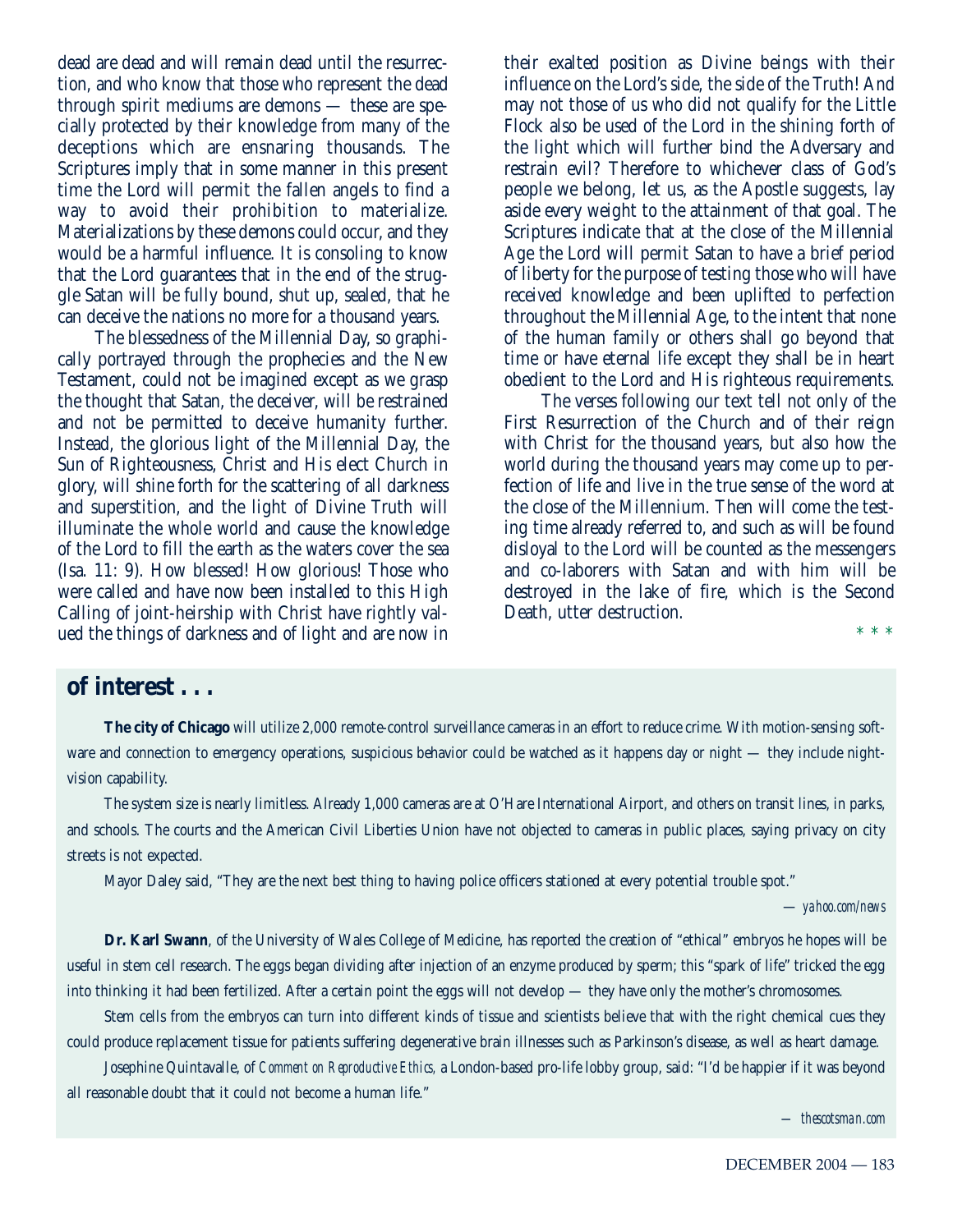# THE ASSEMBLY AT ARMAGEDDON

*"And I saw three unclean spirits like frogs coming out of the mouth of the dragon, out of the mouth of the beast, and out of the mouth of the false prophet. For they are spirits of demons, performing signs, which go out to the kings of the earth and of the whole world, to gather them to the battle of that great day of God Almighty. . . . And they gathered them together to the place called in Hebrew, Armageddon" (Rev. 16: 13-16).*

GOD SEEMS to have given the Book of Revelation with the intent of covering up great and important truths, not only because these were not due to be understood, but because He designs to keep certain features of His Plan from the world. Being a book of symbols, the Revelation will not be understood by the world in general, but the Bible assures us that when the due time for it to be made known arrives, the wise among His people, "the wise virgins," shall understand (Dan. 12: 10; Matt. 25: 1-13). The Prophet Daniel, who tells us the Time of the End is the time for those wise servants of God to understand His great Plan, gives two particular signs by which this time will be especially marked: First, "Many shall run to and fro" and second, "Knowledge shall be increased" (Dan. 12: 4).

Sir Isaac Newton living in the seventeenth century, when the mode of transportation was the horse and carriage, was interested in this statement by Daniel and declared his belief that eventually human knowledge would so increase that men would possibly travel at the rate of fifty miles an hour. The noted infidel Voltaire retorted — "Now look at the mighty mind of Newton, the great philosopher who discovered the law of gravitation: When he became an old man and got into his dotage, he began to study the book called the Bible, and in order to credit its fabulous nonsense he would have us believe that the knowledge of mankind will yet be so increased that we shall by and by be able to travel fifty miles an hour! Poor dotard!"

Today we see this prophecy fulfilled. All over the world people are traveling here and there as never before and in today's world there are opportunities for knowledge such as have never before been possible. The remarkable fulfillment of this prophecy characterizes our day as the Time of the End, in which this Gospel Age is to be concluded and the Messianic Age is to be ushered in — the time when God's people will understand the Divine plan and prepare for the Millennial Kingdom. In the Scriptures God has seen fit to associate the name of Israel's famous battlefield with the great controversy between Truth and Error, Right and Wrong, with which the change of dispensation will take place. While the phrase, "Battle of Armageddon," is heard on all sides and is applied in many ways, nevertheless Christians realize that in the Bible this phrase is used in a religious sense.

Before we proceed to set forth our understanding of the symbolic language of the Revelation, we wish to state most emphatically that we are saying nothing whatever against godly Christians at any time or in any place, whatever affiliation they might have. We realize that the Word of God conveys an arraignment of some of the great secular and religious systems of our day, some that we long have reverenced, that we have recognized as containing many of God's people. We have nothing to say against godly individuals, but what we have to say in the interpretation of Scripture is in respect to these systems, secular and religious. Coming to the interpretation of the symbols of Revelation 16: 13-16, we find that the Scriptures mention three agencies connected with the gathering of the hosts to this great battle. We read that three impure spirits, or teachings, will go forth from the mouths of the Dragon, the Beast, and the False Prophet, and that these three will be in agreement. These three doctrines, symbolically represented by frogs, are to have a mighty influence throughout the civilized earth.

They are to gather the kings (rulers) and their armies to the great Battle of Armageddon. The kings and princes, with their retinues of affiliated adherents, will be gathered — the world's military powers supported by religious and secular factions. The managers of industry, with their supporters, will likewise be gathered. The political bureaucrats, with all of their backing, will join the fray. The great financiers and merchant princes, and all whom they can influence by the most gigantic financial power ever yet exercised in the world, will also gather, according to this prophecy. They do not realize, however, that they are coming to Armageddon.

These "doctrines of demons," represented by the frogs, will lead many noble souls to assume an attitude quite contrary to their preference. For a time the wheels of liberty and progress may be turned backward, and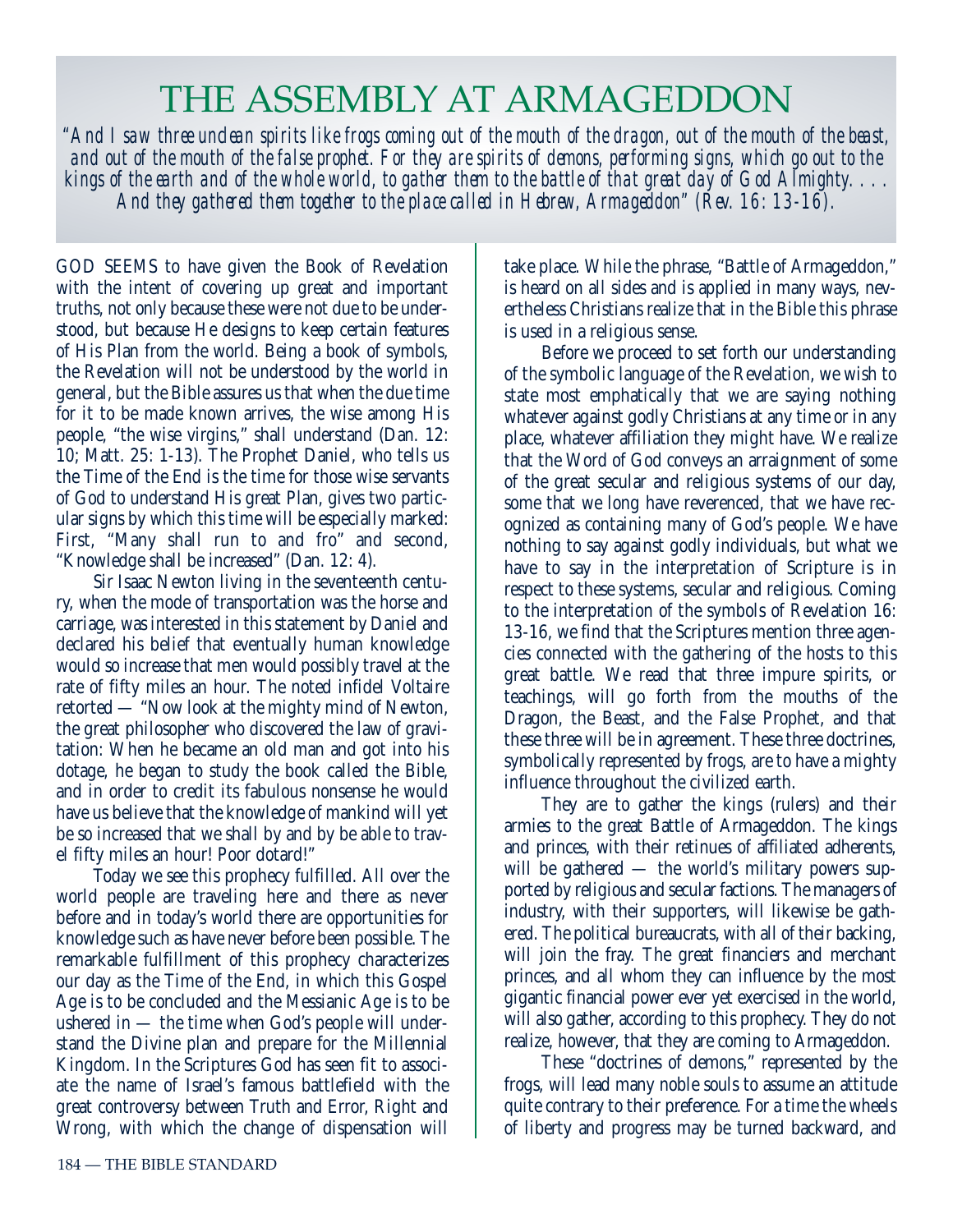medieval restraints may be considered necessary for selfpreservation, for the maintenance of the present order of things and for the hindrance of the new order, which God has decreed. Even those who may be God's people do not stop to consider whether it is His will that things should continue as they have been for over six thousand years.

The symbolisms of Scripture, rightly understood, are always forceful. When the holy spirit used a frog symbolically to represent certain doctrines or teachings, we may be sure that the true application will fit well. A frog is a small creature, yet it puffs itself up until it almost bursts in its efforts to be recognized. It has a wise look, even though it does not know much, and whenever it utters a sound, it croaks. The three most prominent characteristics of a frog, then, are an air of self-importance, superior wisdom, and a continual setting forth of preposterous claims. Applying these symbols, we learn that this evil spirit, this influence, will come from the religious and civil authorities. Their spirit will be boastful, and an air of superior wisdom and knowledge will be proudly assumed — all will speak in harmony. They predict dire results to follow, involving the interests of both the present and the future life, if their counsel is not heeded. Despite the conflicting creeds, these major differences will be ignored in their general proposition that nothing ancient must be investigated or repudiated, but that all things must remain as they are.

It is an erroneous claim that God sanctions the proclamations of mainline religions, and that kings rule by Divine right. Any persons or teachings in conflict with these boastful and unscriptural claims are branded as belonging to a cult and that they are not Christians. These proclamations come forth from the pulpits and platforms and through the press. The nobler sentiments of some will be strangled by the philosophy of the same evil spirit, which spoke through Caiaphas, the high priest, respecting our Lord Jesus. As Caiaphas declared it expedient to commit a crime in violation of justice, both human and Divine, in order to be rid of Jesus and His teachings, so this frog spirit will approve of every violation of principle necessary to self-protection.

The croaking of these erroneous spirits of doctrine will gather the kings and princes — financial, political, religious, and industrial — into great armies. The spirit of fear, inspired by their declarations, will scourge the passions of otherwise good and reasonable men to fury and desperation. In their blind adherence to these evil doctrines, which are rampant in religious and secular factions, they are willing to sacrifice life

*He will take possession of His Kingdom in a manner little expected by many of those who erroneously have been claiming that they were His Kingdom, and authorized by Him to reign in His stead.*

itself on the altar of what they mistakenly suppose is righteousness. As we understand the Scriptures, these combined forces of Armageddon will temporarily triumph — free speech, free mails, and other liberties which have come to be the very breath of the people of our day may be shut off under the plea of necessity, safety, the glory of God, the dictates of religion.

In the symbolic language of the Bible an earthquake signifies social revolution. The declaration of the Revelator is that this conflict and unrest that is now prevalent throughout the earth will be "such as was not since men were upon the earth." Our Lord Jesus and the Prophet Daniel described it as "a Time of Trouble such as was not since there was a nation" (Matt. 24: 21; Dan. 12: 1; Rev. 16: 18, 19).

**THE OPPOSING FORCES AT ARMAGEDDON** The false teachings will gather together the great, the rich, the learned, and the rulers of the earth. At this juncture Divine Power will step forward and marshal the hosts to Armageddon to the Mount of Destruction. The combining of forces, coming together in bigger numbers, betrays their fear; they are attempting to prevent disintegration of the "powers that be" — fighting for their own existence and the good of all as they view it. But the very thing which they sought to avert by federation will be the very thing which they will hasten. Other Scriptures tell us that God will be represented by the great Messiah and that He will be on the side of the good. Thus we read, "At that time shall Michael [the God-like One — Messiah] stand up" assume authority. He will take possession of His Kingdom in a manner little expected by many of those who erroneously have been claiming that they were His Kingdom, and authorized by Him to reign in His stead. The Scriptures declare, whomever you choose to obey becomes your master (Rom. 6: 16). Some may be rendering service to Satan and error while claiming to be serving God and righteousness, and some of these may be serving ignorantly, as did Saul of Tarsus, who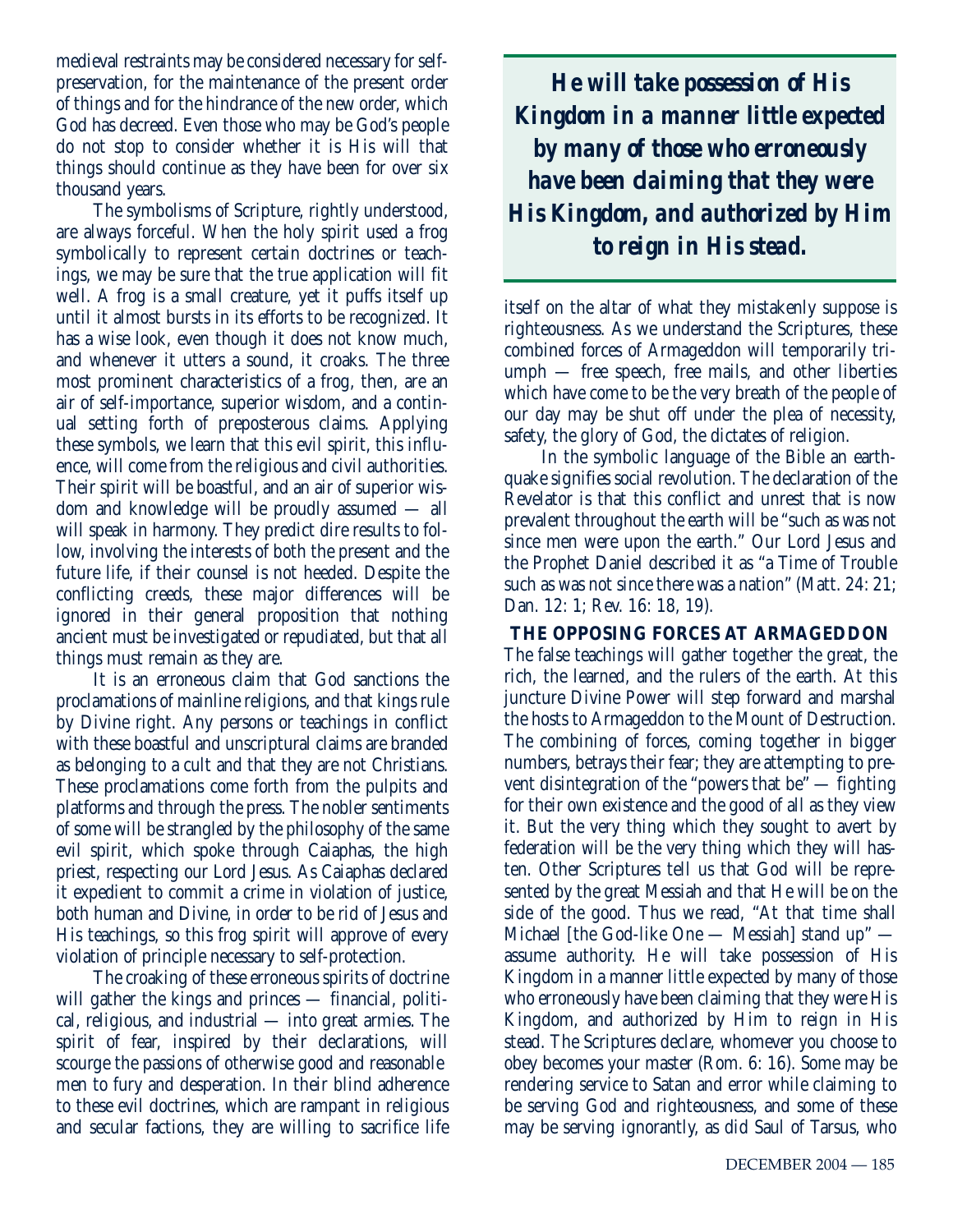"verily thought that he did God service" in persecuting the Church. The same principle holds true in reverse. As no earthly king holds himself responsible for the moral character of each soldier who fights in his battles, so the Lord does not vouch for the moral character of all who fight "on His side" of any question. The same principle will apply in the approaching Battle of Armageddon. God's side of that battle will be on the side of right and truth — Anarchists, Socialists, and hotheaded radicals of every school of reason and of unreason will be at the forefront of the contest. The majority of the poor and of the middle class prefers peace at almost any price. They have no sympathy with terrorism and anarchy, even though many terrorists and anarchists come from their ranks. Most instinctively realize that the worst form of government is better than none — that anarchy is insanity.

A comparatively small number, God's consecrated people, will at heart be longing for Messiah's Kingdom. These will wait patiently for the Lord's time and be of good courage, knowing the outcome delineated in the "more sure word of prophecy," to which they have done well to "take heed, as unto a light shining in a dark place, until the Day dawn" (2 Pet. 1: 19). The masses, conscious of their own weakness as compared to the rulers and princes — financial, religious, and political, who will then hold sway — will be restless. Through the ballot and the peaceful readjustment of earth's affairs they will seek for the elimination of evil, for the placing of monopolies, utilities, and the supplies of nature in the hands of the people for the public good. The crisis will be reached when the hitherto upholders of law shall become violators of that law and resisters of the will of the majority as expressed by the ballot. Fear for the future will lead the well meaning masses to desperation and with Socialism falling, anarchy will be the result. This is the extremity toward which multitudes are being driven by the force of circumstances propelled by selfishness. Bleak indeed is the outlook for the near future, but do we not have the infallible Word of God assuring us of a glorious outcome?

Divine Wisdom has withheld until our day the great knowledge and skill which is breeding both millionaires and discontents. Had God lifted the veil a thousand years ago, the world would then have lined up for its Armageddon. But that date would have been too soon for the Divine Purpose, for God has His own times and seasons, and has appointed the Seventh Thousand-Year Day of the world's history for the Reign of Christ. Therefore in kindness God veiled our eyes until the time when the gathering to Armageddon

would immediately precede the inauguration of Messiah's Kingdom (Rev. 11: 17, 18).

St. Paul, writing prophetically of this time, declared that it would be one of trial and testing to many professed Christians, for the reason that they received not the Truth in the love of it (2 Thes. 2: 10, 11). They preferred their own erroneous theories and therefore God will give them over to a strong delusion, permitting them to believe the lie which they preferred, and to suffer for missing the Truth which they did not love. Thus they will be on the losing side, "fighting against God." Many Christians have labored under a delusion respecting God's Plan in claiming that Christ set up His Church in Kingdom power and that the Church has been reigning on the earth as His representative throughout the Gospel Age. On the strength of this delusion, Jews and so-called heretics have been persecuted to death as opponents to Christ's Kingdom. Meantime people thoughtlessly prayed, "Your Kingdom come; Your will be done on earth, as it is in Heaven." We knew that the Redeemer had said that He would come again to take His Bride and jointheirs, but we ignored the Scriptures. Revelation symbolizes this condition as an intoxication; all were drunk with the false doctrine (Rev. 17: 2). It is this false doctrine, the frog spirit that croaks, that aggravates and propels into Armageddon. For the past one hundred years the forces have been mustering for the conflict. As the belligerent parties have crossed each other's paths, incidental skirmishes have taken place — strikes, riots, worldwide scandals, wars and intrigue, corporate and court scandals — depressions and dictatorships have shaken public confidence. Bitter and angry feelings are more and more manifest.

According to Scripture the great battle must follow the occurrence of numerous events — a prominent prophecy already fulfilled is the return of the Jews to their Palestinian homeland. At the very close of Anarchy, which marks the end of Armageddon, will be "Jacob's trouble" in the Holy Land (Jer. 30: 7). Then Messiah's Kingdom will be set up and manifested to every eye. Thenceforth in the Land of Promise, Israel will gradually rise from the ashes of the past to the grandeur God has in store. The all-powerful but invisible Kingdom of Messiah, Christ and the Church, will begin to roll away the curse of death and to uplift mankind through its Divinely appointed princes the Ancient and Youthful Worthies (Heb. 11; Psa. 45: 16). Then will be fulfilled the Promise: "In thy Seed shall all the families of the earth be blessed." \* \* \*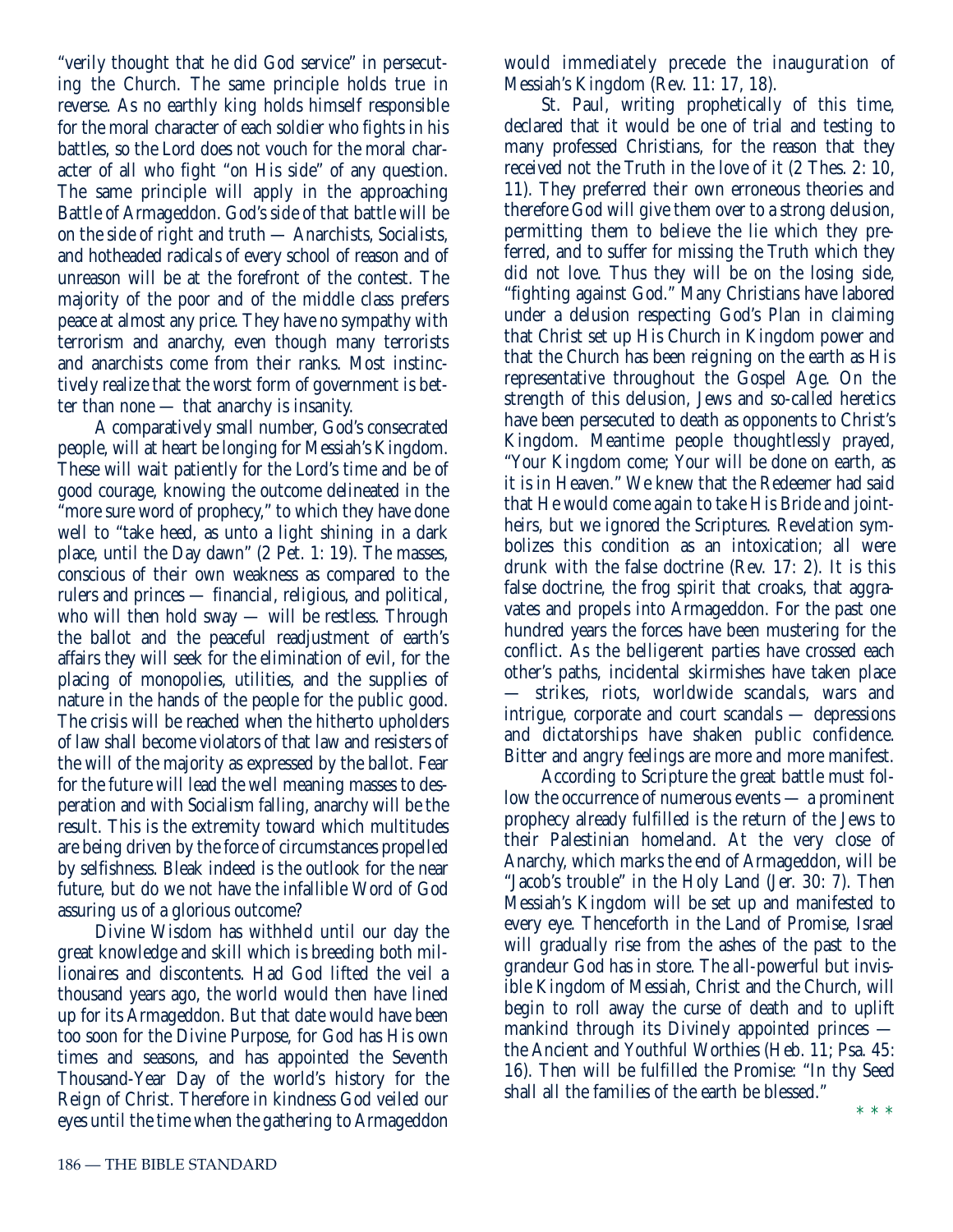

# **WHY A HUMAN BEING?**

Using Why was it necessary for Jesus, the Son of God, to become a human being? God, to become a human being?

We read in John 1: 14 (*American Revised Version*) that "the Word became flesh, and dwelt among us." Thus He who is termed "the beginning of the creation of God" (Rev. 3: 14), was made flesh — became a human being. He left the glory that He had with the Father before the world was (John 17: 5), "and took upon him the form of a servant, and was made in the likeness of men: and being found in fashion as a man, he humbled himself, and became obedient unto death, even the death of the cross" (Phil. 2: 7, 8). He "was made a little lower than the angels [a human being] for the suffering of death" — "that he by the grace of God should taste death for every man" (Heb. 2: 9). A

#### **Satisfaction of Justice Essential**

The justice of God's law is absolute: an eye for an eye, a tooth for a tooth and a life for a life (Ex. 21: 23-25). If there was to be any salvation for the human race, it was necessary that a perfect man should die for the perfect man Adam, who forfeited human life for himself and the race in his loins when he sinned (Rom. 5: 17-19; 1 Cor. 15: 22). Therefore the Son of God was carnated, "became flesh," that He might become that ransom (corresponding price), which would redeem Adam and his race. He became a perfect man, as Adam was — hence a corresponding price. He was "holy, harmless, undefiled, separate from sinners" (Heb. 7: 26). Joseph was not His father, else He would have been born in sin, helpless to give a ransom for Adam and his race (Psa. 49: 7). God was His Father, and He was born of a virgin. Well may we thank God for the birth of Jesus as a human being — He who is our only hope of salvation (Acts 4: 12).

### **DATE OF JESUS' BIRTH**

Is December 25 the date of Jesus' birth? Do the Scriptures indicate that we should celebrate His birthday?

"Christmas Day," in celebration of our dear Redeemer's birth, has for many centuries and in many lands been observed on December 25, but it is now largely recognized that His birth occurred about October 1 — see *The Time is at Hand,* pp. 54-62 and *The Bible Standard* No. 265 (a copy free on request, in which the exact time of His death and resurrection is also given). The December 25 date more properly corresponds with the date of the annunciation to Mary, nine months before Jesus' birth. A

The Scriptures give no instructions to celebrate Jesus' birthday, though they direct us to commemorate His death (Luke 22: 19; 1 Cor. 11: 24). However, since it is proper to think good thoughts and do good deeds on any day, it is surely not improper to remember our dear Redeemer's birth at the December 25 season in a special way, providing it is done in the proper attitude of appreciation of the Heavenly Father and His only begotten Son.

### **Christmas Day a Joyful Occasion**

We see nothing in the Scriptures that forbids making Christmas Day a joyful occasion. The exchange of little tokens of love in the family and among friends, and giving to the poor, in remembrance of our beloved Savior, God's great gift of love to all mankind, is surely appropriate (John 3: 16; 2 Cor. 9: 15). Through Him all of God's gifts are promised and will be bestowed (2 Cor. 1: 19, 20; Eph. 4: 8). Sadly, the Christmas season has become more and more abused by commercialization. Many have more or less taken Christ and His spirit of unselfish giving out of Christmas (meaning Christ's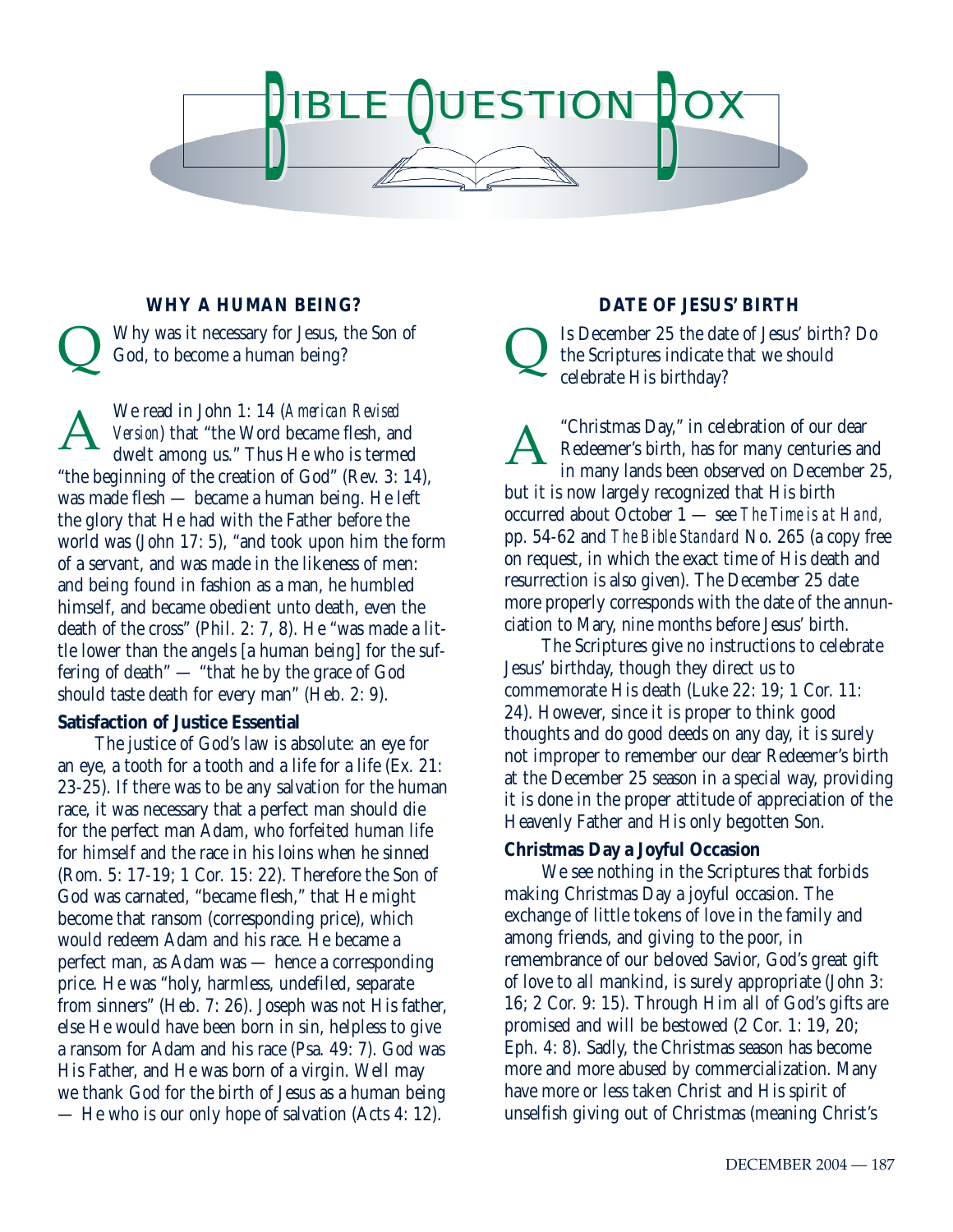*He who had been the mighty Logos, a spirit being, became a helpless little babe, a human being.*

festival), and have made it a season of selfish gifttrading, worldly pleasure, and even drunkeness. Thus Christmas has to them lost more or less of its true significance. Also, many parents have, by wrong or lack of proper instruction, allowed Santa Claus to more or less take the place in their children's minds and hearts that should be occupied only by God and Christ (see *The Bible Standard* No. 297 — a copy free on request).

### **JESUS — YESTERDAY, TODAY, AND FOREVER**

In Heb. 13: 8 we read: "Jesus Christ the same yesterday, and today, and for ever." Does this mean that Jesus Christ has been, is, and will eternally be exactly the same in every respect?  $\overline{\mathsf{Q}}$ 

Such an interpretation of this text is incorrect, for, though in many essential aspects there has been absolutely no change in Jesus, in other respects He has undergone certain definite changes. A

After the prehuman Jesus was brought forth as "the beginning of the creation of God" (Rev. 3: 14), He, as the Word, or Logos, became God's Agent in creation (John 1: 3). This called for changes in His activities from time to time. For example, He had already been active in creating the heavens and various kinds of vegetation, lower animals, and so forth, on earth, when God said to Him, "Let us make man in our image, after our likeness." This implied a change of work on the part of the prehuman Jesus, and there were many other changes of work on His part before He became flesh.

#### **The First Great Change**

In due time, in harmony with God's Plan, the Logos willingly divested Himself of His prehuman honor and nature and became flesh. "He was rich, yet for your sakes he became poor"; He "took upon him the form of a servant, and was made in the likeness of men"; "He took not on him the nature of angels"; He "was made a little lower than the angels." "He also himself likewise took part of the same [flesh and

blood]" (John 1: 14; 2 Cor. 8: 9; Phil. 2: 7; Heb. 2: 9, 14, 16). These Scriptures show that Jesus experienced a great change of nature at the time He was made flesh. He who had been the mighty Logos, a spirit being, became a helpless little babe, a human being.

Other great changes came when He reached 30, the age of manhood under the Law Covenant. He then consecrated Himself to do the Father's will (Psa. 40: 8; Heb. 10: 7), even unto death, was baptized by John at Jordan, and was begotten of the holy spirit (Matt. 3: 13-17). He began His ministry, which was very different from His former vocation as a carpenter.

#### **An Even Greater Change**

An even greater change took place after His death, when He was born from the dead in the resurrection (Col. 1: 18; Rev. 1: 5). He was "put to death in the flesh, but made alive in the spirit," "being made so much better than the angels"; "God hath highly exalted him, and given him a name which is above every name" (1 Pet. 3: 18 — *American Revised Version*; Heb. 1: 4; Phil. 2: 9). He was changed from human to spirit nature, partaking of the Divine nature (John 5: 26; 2 Pet. 1: 4). When He appeared to His disciples after His resurrection it was evident that He was different. He appeared to them in a variety of different forms (Mark 16: 12) — a gardener, a traveler — they did not even recognize Him at first. Also, He appeared to Saul of Tarsus in His glorious spirit body.

#### **How Jesus has not Changed**

Since it is evident from the Scriptures that Jesus has experienced changes of nature, and as God's Agent has repeatedly changed from one kind of work to another, how are we to understand Heb. 13: 8?

We understand that it means that He is still the same person, the same great being, with the same identity, with His great love, deep sympathy, for His people — the changes of nature and work He has experienced have not altered Him in any manner or degree in these respects. During the "today," that is, the Gospel Age (Rom. 8: 36; 2 Cor. 6: 2; Heb. 3: 13, 15), He is the same in these respects as He was in His previous existence as the Logos during the "yesterday," that is, the Jewish Age, which is also called a day in the Scriptures (Isa. 65: 2; Rom. 10: 21), and He will continue to be the same in these respects "forever" — throughout future eternity.

\* \* \*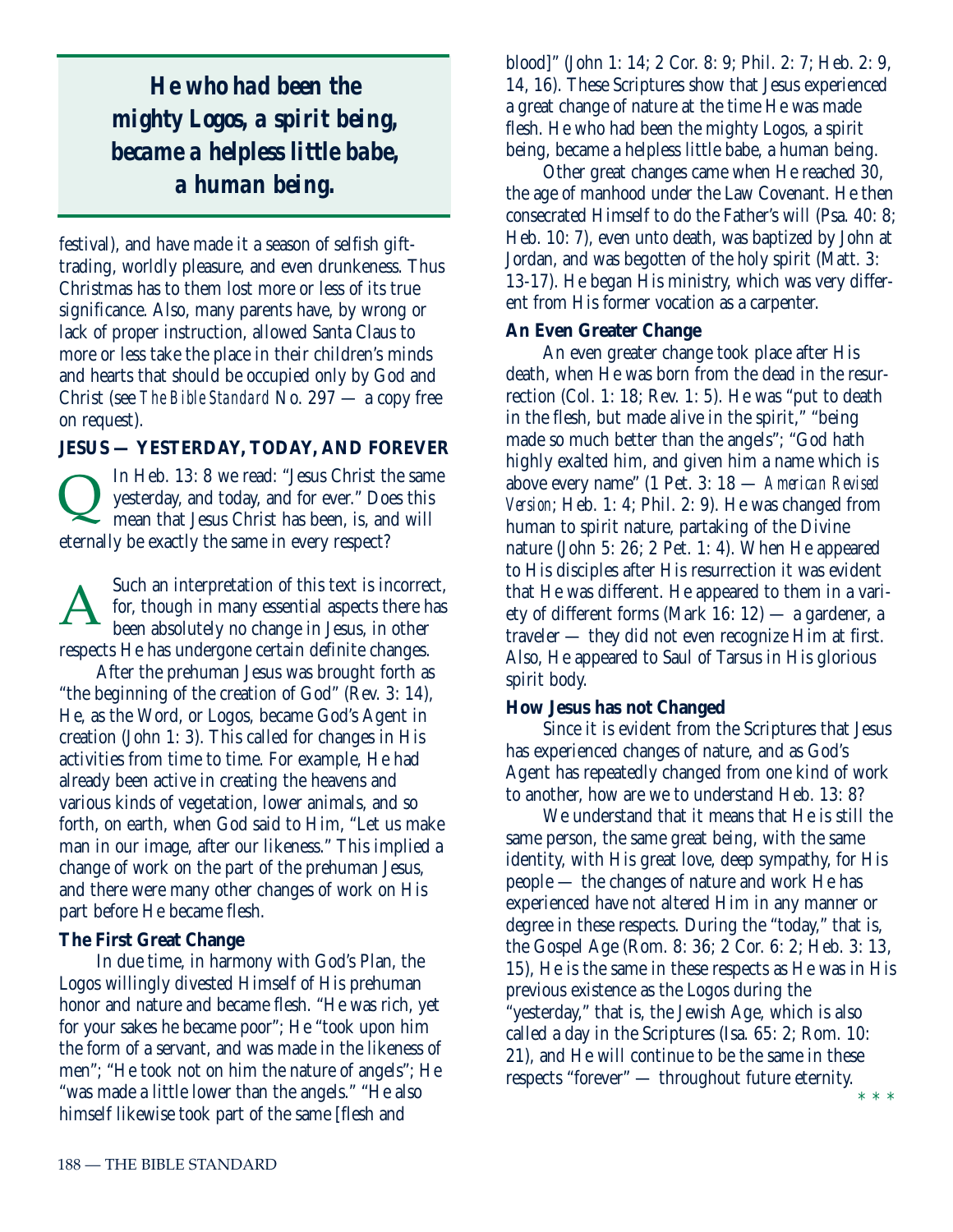# **Servants of God and Man**

*The twelfth in a series of articles on godly men and women from around the world, whose lives have shaped the cultures in which we live*

# **ADONIRAM JUDSON** 1788-1850 Missionary to Burma

Adoniram Judson was born in Massachusetts in 1788, the son of a Congregational minister. He became the first American Baptist missionary, his field of service being in Burma. In addition to his missionary work, he was a lexicographer and Bible translator.

#### **Early Life**

At age three young Judson was already reading. One of his favorite activities was to gather other children together and conduct a religious service, undoubtedly having the desire to follow his father's example. As he approached the teenage years his thirst for knowledge led him to seek out books that most adults refused to give him, thinking he was too young. His father, recognizing his

ability, encouraged Judson's desire for knowledge and, perhaps due to a little fatherly pride, believed his son would be a great man.

At age 16 Judson entered Providence University (later Brown University). He was a dedicated student and upon graduation three years later received the highest honors in his class. The secular exposure of his college experience took its toll, however, for during those years he became an infidel.

### **Conversion**

Shortly after college graduation, with a desire for adventure and an interest in traveling through several states, Judson departed on horseback. He joined a troupe of strolling players and for several weeks lived, as he later described it, a wild life.

Having parted with the troupe Judson went to a country inn for lodging. The innkeeper apologized that the only available room was next to a seriously ill young man who was probably dying. Proud that he was an atheist, Judson explained that he would take the room because he had no fear of death. But during the night Judson heard the groans of the dying man and could not sleep. He thought of going to speak to the man, but did not think there was anything he could say that would comfort him. He wondered if the man was a Christian or a Free Thinker like himself.



In the morning Judson learned that the man had died. What shock and dismay it was when he discovered that the young man was a close friend and classmate from college, in fact, the one who had led him into infidelity. For hours he pondered over the fate of his friend, realizing that if death ends all, his friend would be lost forever. He decided to go home immediately and asked his parents to help him establish a lasting faith,

something they rejoiced in assisting him to do.

Shortly afterward Judson was admitted to Andover Seminary and in December of 1808 he dedicated himself to Christ. A few months later he became a member of the Third Congregational Church at Plymouth.

# **Entering the Missionary Field**

Almost immediately Judson longed to become a missionary. He began meeting with friends who had the same desire and they would pray that the Lord would open up the door to fulfill their longing to serve

Him in that field. Judson faced much opposition from the start. One time he was offered a good position in Brown University and even though his mother was overjoyed, he was determined to become a foreign missionary, believing it to be the Lord's will for him.

When Judson and his friends expressed their desire to the teachers at the Seminary, the American Board of Foreign Missions was organized. Judson was sent to England to meet with the London Missionary Society in the hope that the two organizations could establish a joint missionary venture, something that failed to materialize. Upon returning, he received an appointment as a missionary to Asia.

# **Journey to Asia**

In February of 1812 Judson married Ann Hasseltine, a fully consecrated woman of God, and the two began their long four-month journey by ship to India. On the trip they had plenty of time for Bible study and came to accept the Baptist teaching of adult water baptism. This proved to be a trial for Judson for it meant that he was cutting ties with the Board that had sent him. When news of his changed belief reached America, the Baptists were aroused to organize the American Baptist Missionary Union.

Picture: Courtesy of Special Collections/University Archives, *The Ellen Clarke Bertrand Library, Bucknell University*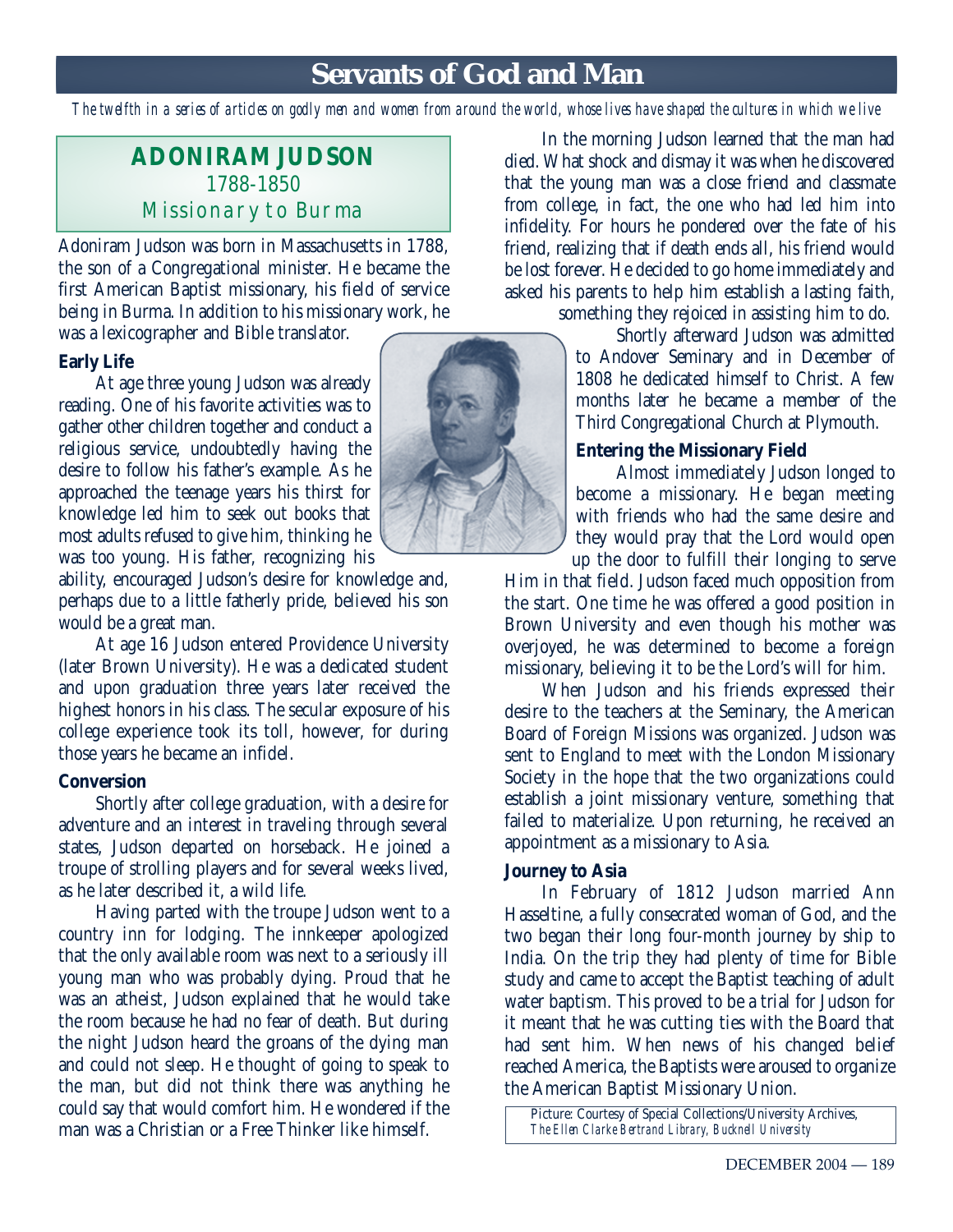Many difficulties faced the Judsons upon their arrival in India. Wherever they attempted to settle down, the East India Company forced them to depart. They travelled throughout many different countries until they finally settled down in Rangoon, Burma. Burma would not have been their first choice, for at that time the country was under the cruel and despotic rule of the King of Burma, yet they trusted in the Lord's providential care and leading.

# **Work in Burma**

The first challenge the Judsons faced was to learn the Burmese language, something that took many years to master — and it was done without the aid of a teacher or books! Eventually Judson wrote a grammar book of the Burmese language, followed by the translation of the book of Matthew into Burmese. He then wrote and distributed tracts explaining various Bible truths, and as a result of that work, the first serious student of the Bible in Burma expressed interest.

Judson began preaching the Word of God through conversation, followed by the presentation of more formal public discourses. Eventually the first Burmese convert was baptized, and in due time many more were won for the faith.

# **Fruitful Service Followed by Trials**

As is often the case, service in the Gospel brings various trials. Judson faced persecution to the point where he considered relocating to some place where they would be under English rule, but the little church he had formed persuaded him to stay. The Judsons eventually moved to Ava where they were blessed again with numerous opportunities of service. When war broke out between Burma and India the Burmese government suspected the Judsons of being spies and Adoniram was sent to a prison for 21 months. The conditions in prison were horrible and he was forced to wear heavy fetters on his legs and ankles the entire time.

His courageous wife, Ann, went to the prison every day and brought food to the prisoners. She gave birth to a child and eventually brought it to see Adoniram. When the child became seriously ill she pleaded to have her husband released. He was finally released but in a few weeks was cast back into prison. Judson's beloved wife died a few months later and the following year his child died, leaving him without a family.

Though Judson's heart was broken, he resumed his missionary work zealously. He and many of his co-laborers

relocated to Maulmain and mission work continued to win over many converts to Christ. Additionally, he began translating the Old Testament. By this time Judson had been in the mission field for 18 years without a vacation, but despite the Mission Board urging him to take some time off, he refused on the ground that the work needed to go forward. Eventually a church in the jungle was formed and Judson began sending out native Christians two by two who would then report back to him several days later.

# **Another Companion Found**

After eight years, Judson married Sarah Hall Boardman, the widow of a missionary associate. Sarah was a Bible translator, author, and hymnist, and before her first husband died, she had founded a school for girls among a mountain tribe in Tavoy. In 11 years of marriage Adoniram and Sarah had eight children, one of whom died in childbirth. Their nonstop labors caused their health to fail and while travelling back to America with three of their children, Sarah died.

Back in America Judson received a hero's welcome. Because his work had generated much interest he was in demand as a speaker, but he resisted the acclaim and his shyness made it uncomfortable for him to speak about himself and his work.

He commissioned Emily Chubuck, a professional writer known by the name "Fanny Forester" to write the biography of his second wife, Sarah. Working together, they fell in love and married. Emily travelled back to Burma with Judson where she finished the biography. They had two children.

Judson's health continued to decline despite his efforts to regain it by taking a restful voyage in the Indian Ocean. He died at sea, and they lowered his body into the water in respectful silence, but without a word of prayer.

# **Concluding Thoughts**

Adoniram Judson's original goal was to build up a congregation of 100 converts, but at the time of his death over 7,000 Christians had been baptized and 63 congregations had been formed under the direction of 163 missionaries, native pastors, and assistants.

Judson's missionary work was directly responsible for the organization of two missionary organizations and indirectly influenced the establishment of many others. His life of missionary service and suffering for Christ's sake is edifying to all who are seeking to serve and suffer for their Savior. \* \* \*

Sources: www.wholesomewords.org/missions/giants/biojudson.html; www.sbhla.org/bio\_adoniramjudson.htm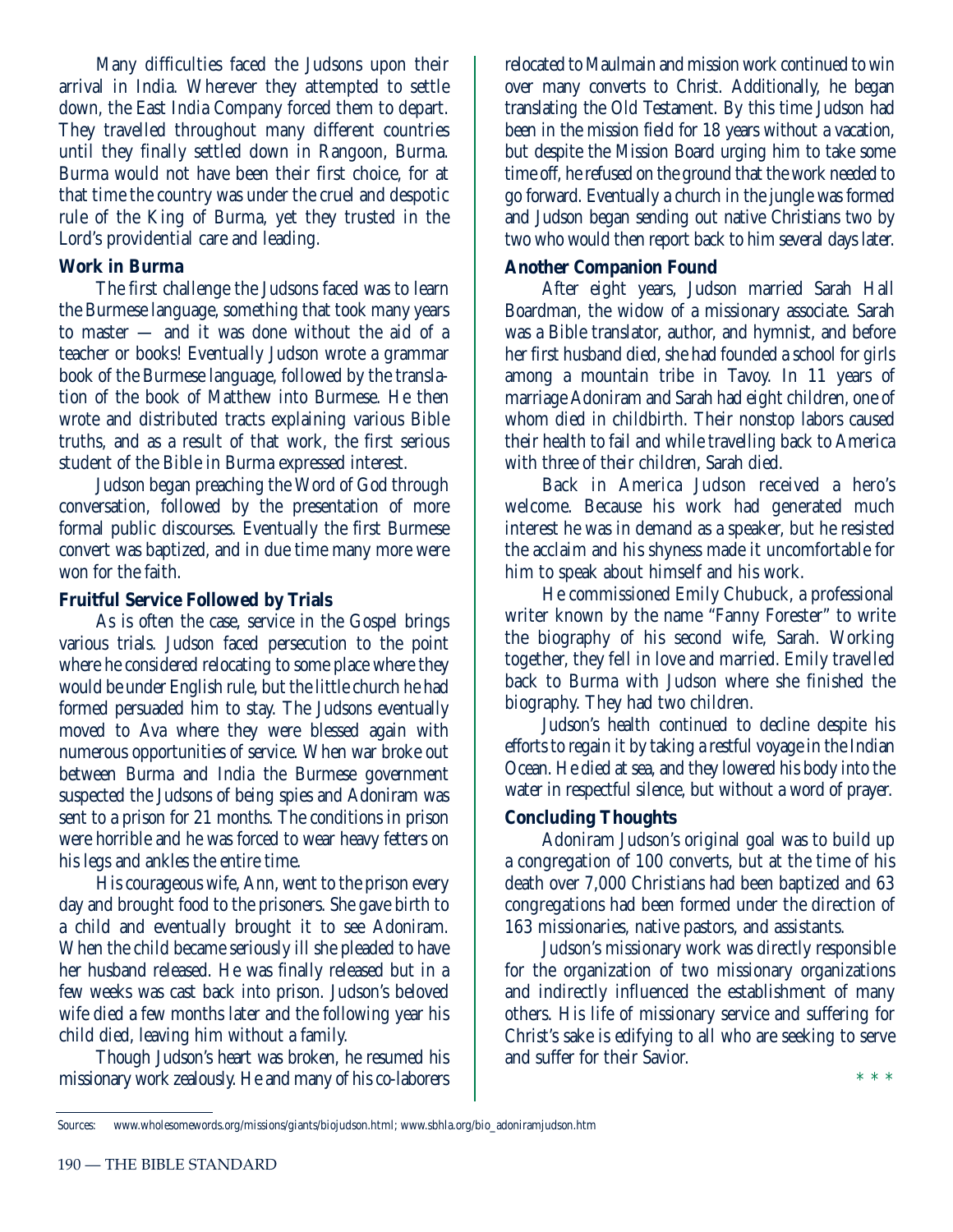# **PUBLICATIONS**

#### **A partial list of our publications appears below. Send for our free catalog.**

*Prices are for U.S. addresses only; others add 25 percent toward postage.*

#### **STUDIES IN THE SCRIPTURES**

| Vol. 1, The Divine Plan of the Ages  paperbound \$1.50, cloth \$3.00     |  |
|--------------------------------------------------------------------------|--|
| Vol. 2, The Time Is At Hand (chronology, antichrist, etc.) \$4.00        |  |
|                                                                          |  |
| Vol. 4, The Battle of Armageddon (the great conflict)  \$ 2.00           |  |
| Vol. 5, The At-One-Ment Between God and Man (clearly explained)  \$ 2.00 |  |
| Vol. 6, The New Creation (its duties, baptism, sabbath, etc.) \$2.50     |  |
|                                                                          |  |

#### **ATTRACTIVE HARDBOUND BOOKS**

| $Life$ — Death — Hereafter (224 pages)  paperbound \$1.50, cloth \$2.00 |  |
|-------------------------------------------------------------------------|--|
| God (547 pages; describing Jehovah's great attributes, etc.)  \$2.00    |  |
| Creation (585 pages; describing God's creative work, etc.) \$2.00       |  |
| The Bible (794 pages; much useful information on it, its uses)  \$2.50  |  |
| Christ — Spirit — Covenants (744 pages, very informative)  \$2.50       |  |
|                                                                         |  |
| <i>The Millennium</i> (480 pages; expounding many Scriptures) \$ 7.00   |  |
|                                                                         |  |
| Poems of Dawn (300 choice Christian poems for many occasions) \$5.00    |  |
| <i>Photo-Drama of Creation</i> (good for children; paperbound)  \$4.95  |  |
|                                                                         |  |
| Tabernacle Shadows (176 pages, types explained)  hardbound \$4.00       |  |

#### **HELPFUL PRICED BOOKLETS**

| Jewish Hopes and Prospects (52 pages; describes present-day |  |  |
|-------------------------------------------------------------|--|--|
|                                                             |  |  |

|  |  | The Teachings of "Jehovah's Witnesses" Examined (points pro and con) 10 |  |  |
|--|--|-------------------------------------------------------------------------|--|--|

#### **FREE TRACTS — DISTRIBUTORS WANTED**

Generally we do not pay distributors of our literature. Samples of many of our items will be provided on request. Preferably, our literature should first be studied and digested prior to distribution, so that you would be ready always to give an answer to every man that asks you a reason of the hope that is in you, with gentleness and reverence (1 Pet. 3: 15).

#### **FREE 24-PAGE BOOKLETS FOR SPECIAL LIMITED NEEDS**

*Life and Immortality • What is the Soul? • The Resurrection of the Dead • Spiritism is Demonism • Why Does A Loving God Permit Calamities? • The Sabbath Day • Faith Healing • Baptism • Speaking in Tongues — Is it of God? • The Kingdom of God • Mormonism — A Modern Delusion • Preservation of Identity in the Resurrection • The Evolution Theory Examined • Why We Believe in God's Existence • The Rapture • Future Life By Resurrection — Not Reincarnation • Must Christians Pay Tithes?*

#### **FREE LEAFLETS FOR GENERAL DISTRIBUTION**

*Do You Know? • Thieves In Paradise • Israel's Return • What is Hell? • The Bible vs. Evolution • "Flying Saucers" • Jesus' Second Advent • Judgment Day • God Loves You! • Earth's Coming Theocratic Government • War on Poverty • Oathbound Promise • Man's Eternal Destiny • Pollution Crisis • What is the Truth? • Great Pyramid • Restitution • Is God or Satan Winning? • The Full Gospel • Peace — How it Will Come • True Freedom*

#### **SMALL LEAFLETS FOR GENERAL DISTRIBUTION** Titles vary from time to time; items in stock may change.

*Bible Standard Ad • Coming By and By • Christ's Glorious Reign • Close Your Eyes/DP Ad • Desolation/Restoration • Father Take My Hand • A Good New Year Recipe • How Readest Thou? • Nearing God's Kingdom • My Lord and I/ Picture • 23rd Psalm • Salvation/All Things New • Scripture Studies Ad • Watchman, What of the Night?*

**\*\*\***

# **Subscription Form**

*Please print in capital letters*

|             | <b>New</b><br>circle one                                                                                              | <b>Renew Existing Subscription</b> | <b>Gift Subscription</b>                                                                                                                                     |  |  |
|-------------|-----------------------------------------------------------------------------------------------------------------------|------------------------------------|--------------------------------------------------------------------------------------------------------------------------------------------------------------|--|--|
| Name $_{-}$ | <u> 1980 - Jan Barat, politik eta politik eta politik eta politik eta politik eta politik eta politik eta politik</u> |                                    |                                                                                                                                                              |  |  |
|             |                                                                                                                       |                                    |                                                                                                                                                              |  |  |
|             | State/Province/County                                                                                                 |                                    |                                                                                                                                                              |  |  |
| Mail to     | THE BIBLE STANDARD<br>1156 ST MATTHEWS RD<br>CHESTER SPRINGS PA 19425-2700<br><b>USA</b>                              |                                    | I enclose check/money order for [ ] \$12.00 for 1 year's subscription (12 issues)<br>Or, send to me [ ] Free as the "Lord's Poor," on annual written request |  |  |